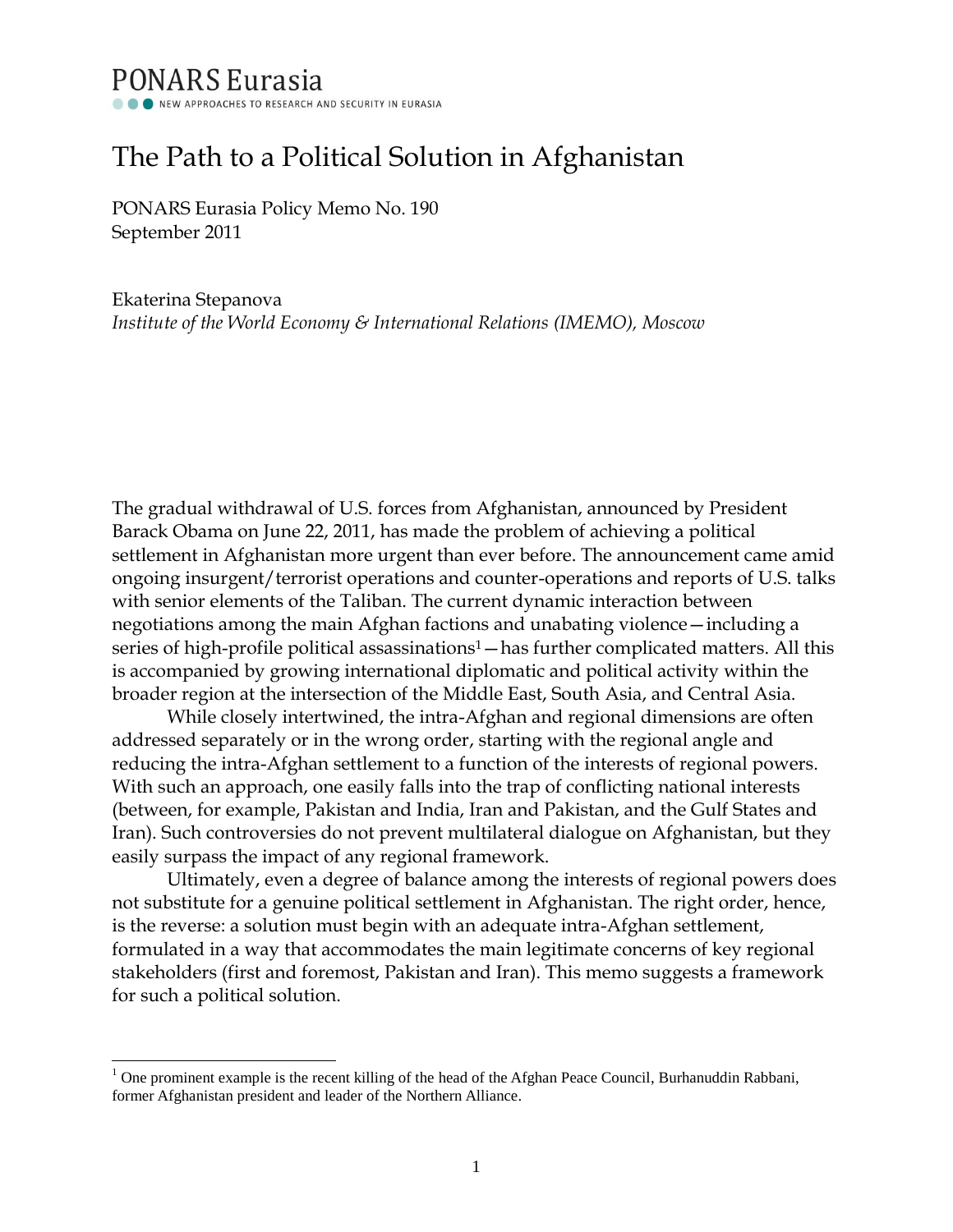#### **The Brahimi-Pickering Framework: A Critique**

As the U.S. military withdrawal from Afghanistan becomes a reality, the need for a negotiated intra-Afghan political arrangement with defined roles for regional powers has intensified. In March 2011, the Century Foundation's International Task Force on Afghanistan, co-chaired by Lakhdar Brahimi and Thomas R. Pickering, put forth an initiative ("the Brahimi-Pickering plan") that appeared to qualify as a genuine international peace proposal for Afghanistan, more than most other previous "peace plans.‖ The plan called for a multilateral, UN-centered political process aimed at ―resolving core differences and addressing legitimate grievances‖ and sought to include in the negotiations all the main armed "veto players." It explored how some of the legitimate concerns of the Taliban insurgency could be accommodated through a power-sharing arrangement and, in turn, what concessions could be extracted from the Taliban.

The Brahimi-Pickering plan also acknowledged the interrelationship between the intra-Afghan and the international dimensions of the peace process, which includes the interests of regional and extra-regional stakeholders as well as broader international security concerns. In terms of managing the peace process, it called for an increased role by the UN, as well as by Muslim states and organizations such as the Organization of the Islamic Conference (OIC, since June 2011 the Organization of Islamic Cooperation), and it emphasized the latter's potential contributions to a transitional peacekeeping force.

While the Brahimi-Pickering plan acknowledged deep international skepticism about the prospects for a negotiated solution, it claimed that "a substantive agreement that would end the war in a way that is acceptable to all parties concerned is possible." This claim, however, is insufficiently supported by the substantive part of the proposal. Most importantly, the Brahimi-Pickering plan fails to explain why the Taliban—a complex, decentralized, social and religious insurgent movement—would opt for negotiations over continuing its armed struggle and patiently waiting for the enemy's withdrawal, all the while increasingly acting as a shadow government in areas under its control. The plan treats armed parties in Afghanistan as "equal" rational actors primarily driven toward negotiation by military stalemate, and it attributes "an interest in a political process among at least some sections of the insurgency" to an alleged realization by the Taliban's "old" Quetta-based leadership that the only way to "get the Americans truly out is with a negotiated settlement in which their departure is part of the deal.‖ The United States' ability to indefinitely maintain a reduced but capable force in Afghanistan, coupled with the toll inflicted by the counterinsurgency operations of 2010–2011 and the "uncertain" evolution of Pakistan, are presented as major factors that will push the Taliban toward talks.

While a military stalemate may serve as a powerful driver for negotiations, it usually plays such a role in the event of a symmetrical stalemate between comparable states or non-state actors. In Afghanistan, however, the stalemate between Afghanistan's main protagonists—in terms of conventional power, status, ideology, goals, social order, and organizational patterns— is fundamentally *asymmetrical* and in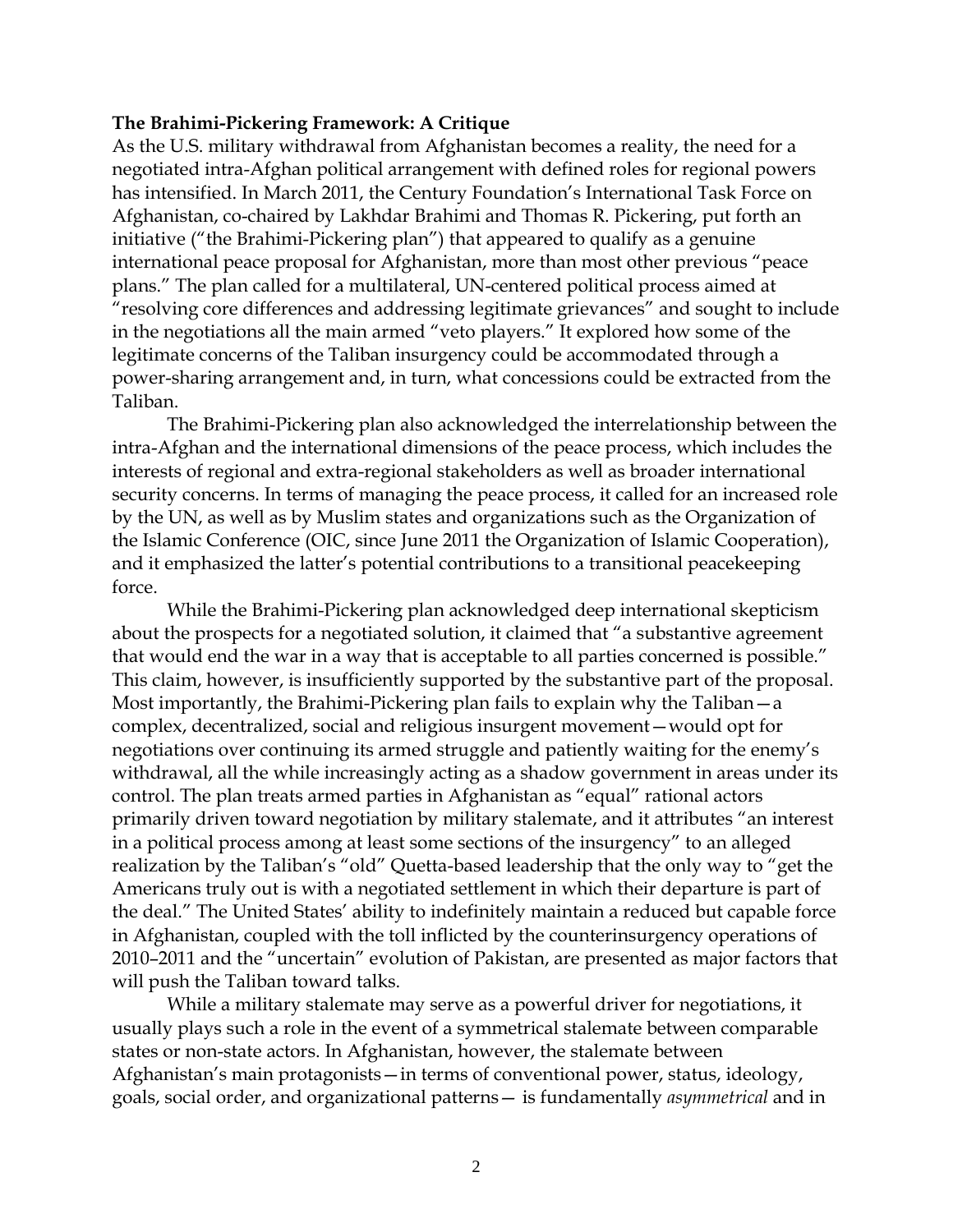no way implies equal interest in a peace process among the conflicting sides. To be sure, a stalemate on the ground poses a major challenge to the United States, especially in the context of U.S. domestic and electoral politics, and it is of growing embarrassment to NATO. The United States needs to talk to the Taliban to create a face-saving cover for its gradual withdrawal from Afghanistan, where it has had a long and costly deployment with unclear goals that produced an escalating insurgency and a weak and malfunctioning central state. In the end, the U.S. administration needs to be on a firm track toward a negotiated solution by 2012 and, preferably, to have a settlement in place by 2014.

But are there similarly strong pressures driving insurgents to negotiate peace with their adversary? For the Taliban, the current asymmetrical stalemate is anything but an embarrassment. On the contrary, it remains a powerful catalyst for the movement's revival and spread. It may even qualify as a military success, as illustrated by the Taliban's ability to strike at practically any target, including well-guarded officials. The Taliban insurgency has proved its capacity for patience (and, according to their radical Islamist ideology, this patience can extend to "eternity"). There is little ground to hope that what the Brahimi-Pickering plan refers to as a "new ambivalence" in Pakistan will push a critical mass within the complex conglomerate of the Taliban-led insurgency toward negotiated peace in Afghanistan within the timeframe set by the U.S. government. There is simply no comparable time, political, or social pressure on the Taliban to that which exists for the U.S. administration to engage in even a properly managed peace process, designed with significant international input.

In no way does this devalue the idea of a negotiated solution for Afghanistan, which in the longer-term remains the only alternative to ongoing conflict involving a reduced or residual foreign security presence and/or the reignition of civil war. But the Taliban's direct involvement in a genuine peace process—as opposed to token and sporadic contacts synchronized with the U.S. electoral cycle—will not be achieved in exchange for gradual U.S. withdrawal, nor secured only on technical grounds. It will ultimately depend on the *substance* of the proposed intra-Afghan settlement.

Reconciliation with the Taliban—the goal of a genuine peace process—cannot be achieved within the present constitutional framework, which was the result of a constitutional *jirga* process which the Taliban was not a party to. The Brahimi-Pickering plan recognizes the need to go beyond Afghanistan's 2004 constitution, but it still sees the constitution as the starting point for any talks and as a basis, if a flexible one, for a national political order. What the Brahimi-Pickering plan does not explain is how this vision can be reconciled with the Taliban's total lack of interest in any constitution or elections. The movement's own system of shadow governance is based on a set of rules and norms that is a "constitution above any constitution," a slightly modified version of a strict Deobandi interpretation of Sharia law. The "Islamic emirate of Afghanistan" is as much a ready-made system of law and order, tax collection, and even social regulation as it is an active insurgency force.

The Brahimi-Pickering plan suggests that such a system could ultimately be integrated into a fundamentally different kind of civil and political order, one that was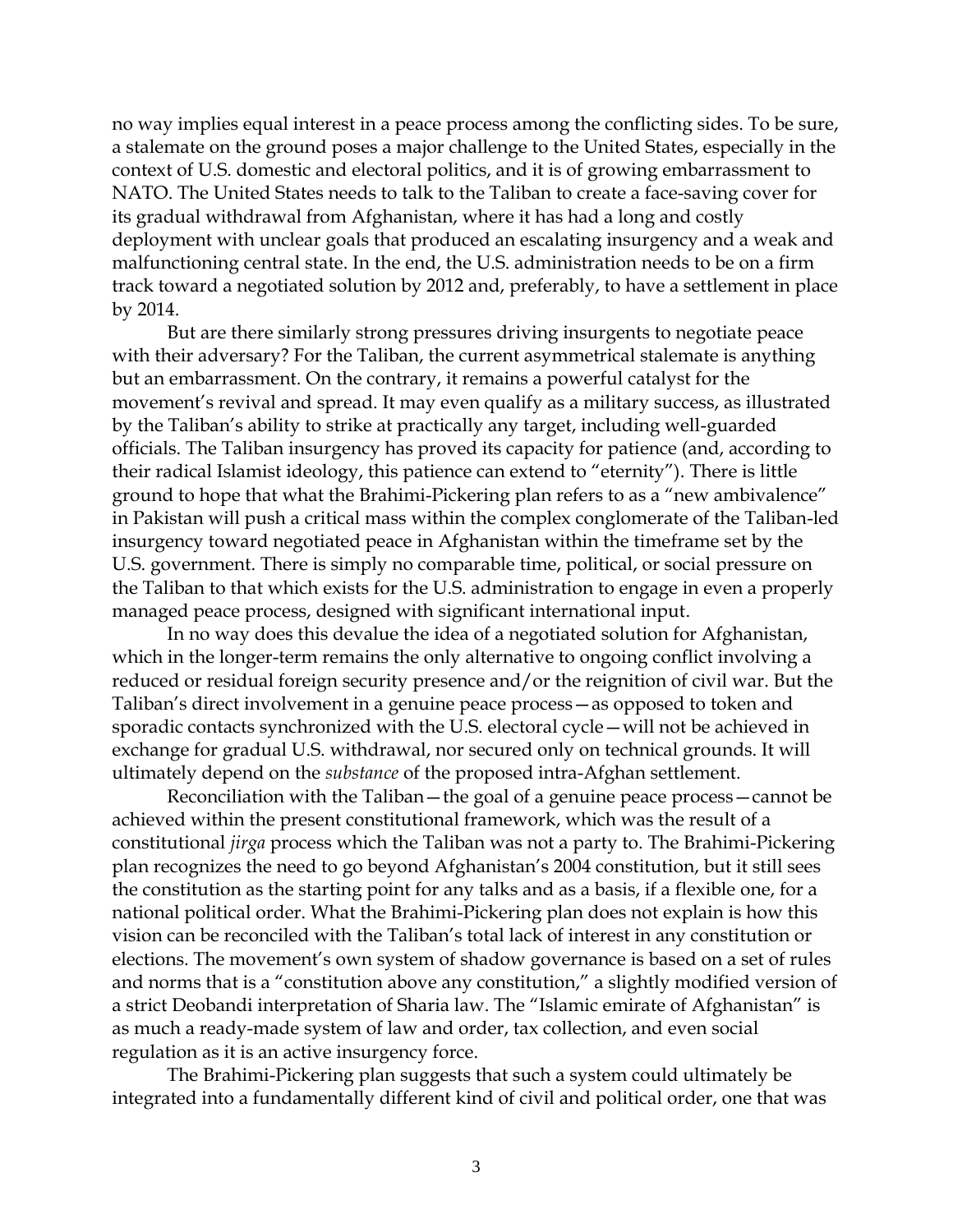originally established via a Western-sponsored process. This could be done by redistributing ministry positions in a coalition government and making concessions for a somewhat greater role for elements of Sharia at the national level.

In contrast, this memo argues that the present system—a relatively centralized civil constitutional order with a strong presidential bias—is incapable of incorporating the Taliban at the national level, even with some modification. There is only one form of centralized administrative authority compatible with an Islamist Taliban-style rule—a radical Islamist one such as that which existed under the Taliban in the late 1990s. This is a scenario that is unlikely to be replicated in Afghanistan even after the gradual withdrawal of the United States and NATO.

At present, therefore, a centralized model cannot serve as a basis or goal for a stable power-sharing system that includes the Taliban. But if no genuine accommodation with the Taliban-led insurgency is found, there will be no peace in Afghanistan. Unsurprisingly, this dilemma creates considerable pessimism regarding the prospects for peace.

#### **Regionalization as an Intra-Afghan Solution**

There is an intra-Afghan solution to this dilemma, but it is one that requires a new national political order. One alternative political arrangement would be a regionalbased solution. The core of such a system would be a decentralized political order where main governance functions rest with five or six large regions. These already exist—the two or three northern regions, Herat, Hazarajat, and the southeast region, where the insurgents' de facto dominance and shadow governance would have to be recognized de jure. Because some regions have mixed populations, this arrangement would fall short of a complete ethno-sectarian partition. It would provide for a limited but indispensable role for a central authority primarily vested with arbitration and representative functions. A limited national constitution would primarily regulate relations between constituent regions and the functioning of a few national bodies—a national *jirga*, a smaller, professional national army explicitly tailored to external defense tasks, a respected but largely symbolic presidency to serve as an interregional arbiter and as Afghanistan's main international face, and a small executive administration. The primary function of the central administration would be to regulate and facilitate inter-regional economics, trade, reconstruction, and development. Key legislative and executive power in political, economic, and security spheres would rest with the regions and display significant regional specificities. While the role of Sharia at the national level may be somewhat expanded, the specific model will be up to each region to establish. This would allow, for instance, the Shia populations of Herat and Hazarajat to enjoy a large degree of autonomy and the northern regions to retain and develop a far more secularized system compared to the Islamist rule in the (post-) Taliban-controlled southeast. The role of elections would also change: in addition to general elections to a national *jirga* that would decide on a limited set of issues, regional elections would serve as the requirement for legitimizing region-specific governing systems (including degree of Sharia rule).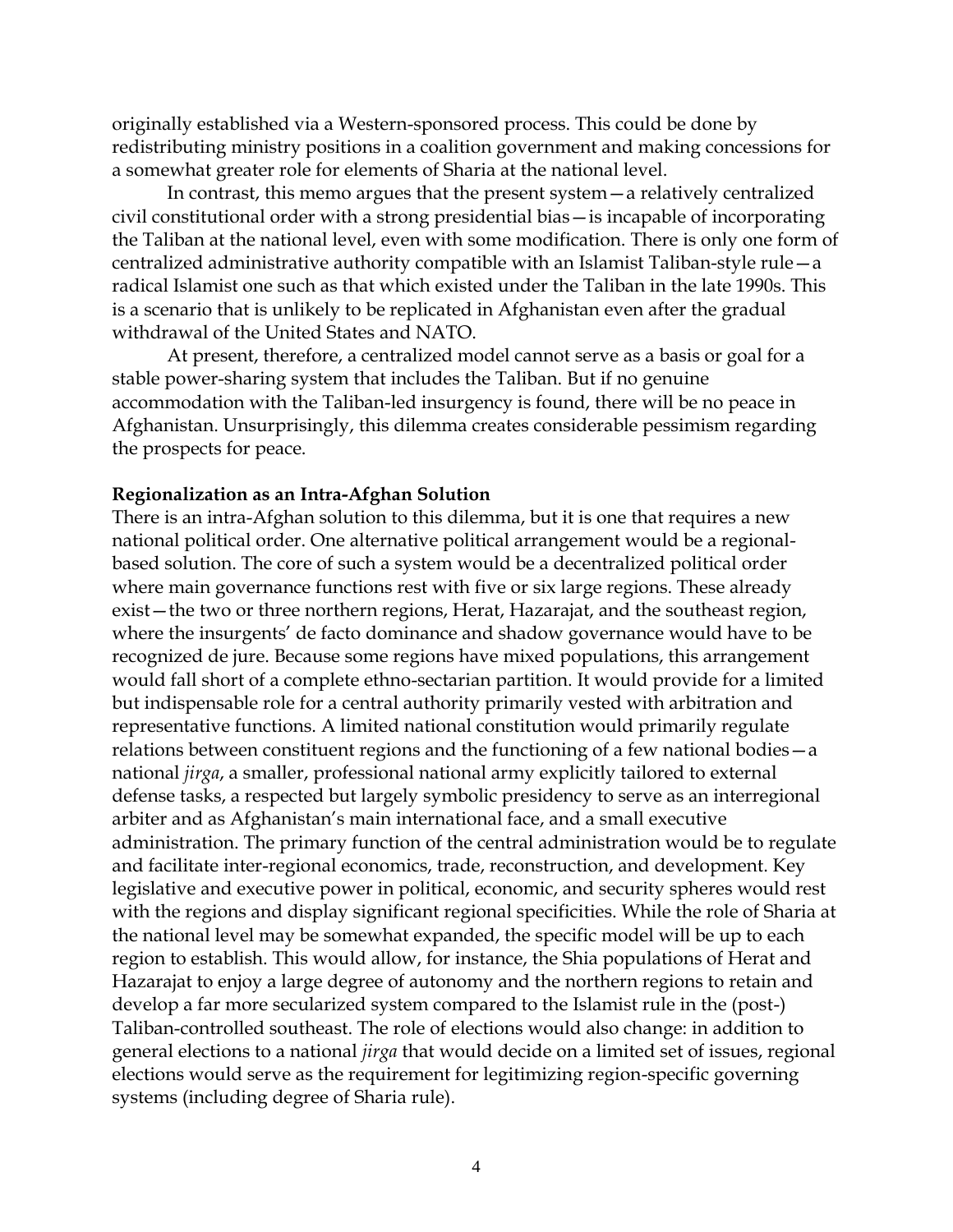Such a complex system may help reconcile elements of a constitutional order with the Taliban-style Sharia-based governance system and with some traditional clanbased structures such as tribal militias. This is much more than the Taliban can get under any other power-sharing arrangement, a fact that may make it a viable option for the bulk of the movement and preferable to a return to full-scale civil war.

War remains a possibility if the U.S./NATO withdrawal is not accompanied by major progress toward a political settlement. In contrast to the early 1990s, the most likely outcome of such a war would not be overwhelming victory for the Taliban, which have to confront much greater international attention to Afghanistan, beefed-up capacities of other Afghan factions (including the more professional and better equipped army dominated by northerners), and the fact that withdrawal of foreign forces will diminish the catalyzing effect for the Taliban of "resistance against foreign invaders." The most likely outcome of war would ultimately be the same regionalbased solution, but one that will come closer to total fragmentation and be achieved at a much greater human and material cost.

For a genuine regional-based solution to be agreed upon and to start taking shape, the withdrawal of foreign troops will have to be well underway. This implies the need for an interim period prior to the delegation to the regional level of major security responsibilities (with the exception of external defense) that does not grant those responsibilities to the malfunctioning and erosive security structures of the present government, distrusted in insurgent-controlled areas. As the process of devolution will take time, a transition to a reduced and substantively different international security presence will be necessary to temporarily fill in the security vacuum. This does not necessarily have to be a mission led solely by the UN, especially given the mixed credibility of the UN Assistance Mission in Afghanistan (UNAMA) and local perceptions of its association with the U.S./NATO security presence. Preferably such a mission would launch under a joint umbrella of the UN and the OIC. The main function of this force would be to monitor security during the transition to a new system of governance and to guarantee non-interference by neighboring states.

### **Intra-Afghan Regionalization as a Way to Reconcile External Regional Stakeholders**

In general, the link between the intra-Afghan settlement and the broader regional framework may be disaggregated into three levels, in declining order of importance:

- *(a)* Pakistan and Iran, the two neighboring regional powers most directly affected by the situation and which enjoy significant influence;
- *(b)* Countries adjacent to the region less directly affected but with particular concerns or influence, including India, China, and, to a somewhat lesser extent, Russia, the Gulf States, and Turkey; and
- *(c)* Multilateral formats, institutionalized regional frameworks, and regional initiatives by international organizations.